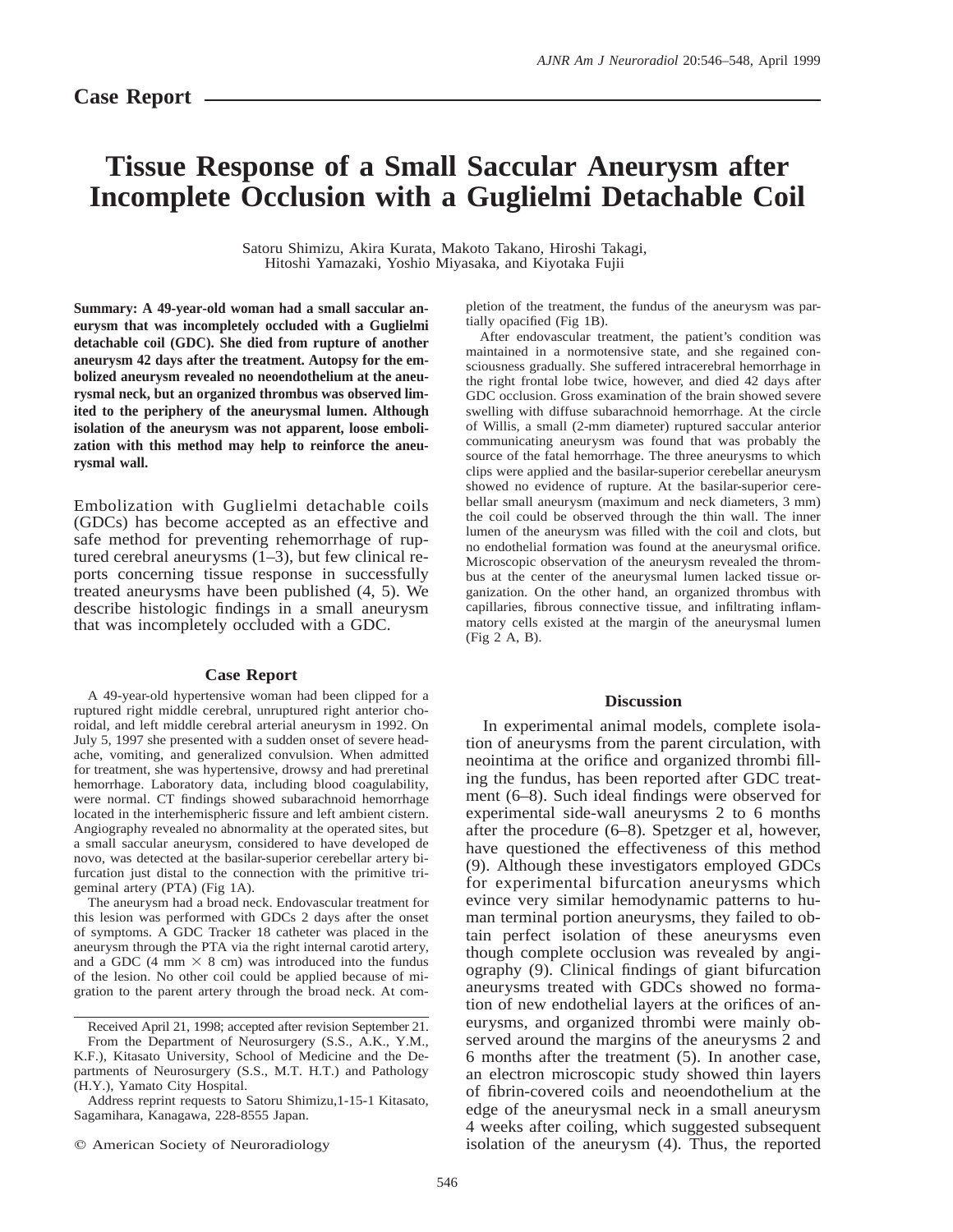

FIG 1. A 49-year-old woman with a small saccular aneurysm.

A, Anteroposterior carotid angiogram shows the PTA (arrow) and a small saccular aneurysm at the basilar-superior cerebellar bifurcation (arrowhead).

B, Angiogram, after embolization with a GDC, shows partial opacification of the fundus of the aneurysm.



FIG 2. Microscopic examination of the small saccular aneurysm after GDC occlusion.

A, Low-power photomicrograph shows a cross-section of the aneurysm at the fundus, with a fibrotic component (small star) adjacent to the aneurysmal wall (arrows) and an unformed thrombus at the center of the aneurysm (large star). The location of the coil is indicated (asterisk). (Azan stain; magnification  $\times$ 100)

B, Higher power magnification of the region adjacent to the wall shows fibrous connective tissue with rich capillaries. (Azan stain; magnification  $\times$ 200)

histologic effects of GDC occlusion vary in experimental models and clinical cases of angiographically occluded aneurysms. In the Tenjin study, experimental observation of postoperative histologic changes showed accumulation of white blood cells and fibroblasts in clots around coils at 4 days, fibroblast invasion of clots at 2 weeks, and organizing aneurysms with media-like structures at 3 months (8). This study reported similar aneurysmal characteristics and degree of coiling to our case, except side-wall aneurysms were used in the experimental model. The experimental results may therefore predict the stages of histologic changes in the clinical setting, in aneurysms such as ours. Our case showed thrombic formation with rich capillaries and fibrous connective tissues reflecting endothelial organization adjacent to the aneurysmal wall. This organization was present very soon after the procedure in spite of loose coil application and unfavorable factors such as a thin aneurysmal wall with poor vascularity, direct blood flow associated with the PTA, a broad neck of the lesion, and hypertension. Although occlusion of bifurcation aneurysms was not confirmed histologically or angiographically (10), this case suggests that even flawed application of GDCs may reinforce the aneurysmal wall. This may be most evident shortly after GDC application in small aneurysms, and may be useful in those cases that preclude other treatment options. Additional histologic review of such cases is needed to indicate how degree of coiling, physical features of aneurysms (shape, size, anatomical location), the patient's general condition, and the period after the procedure are related.